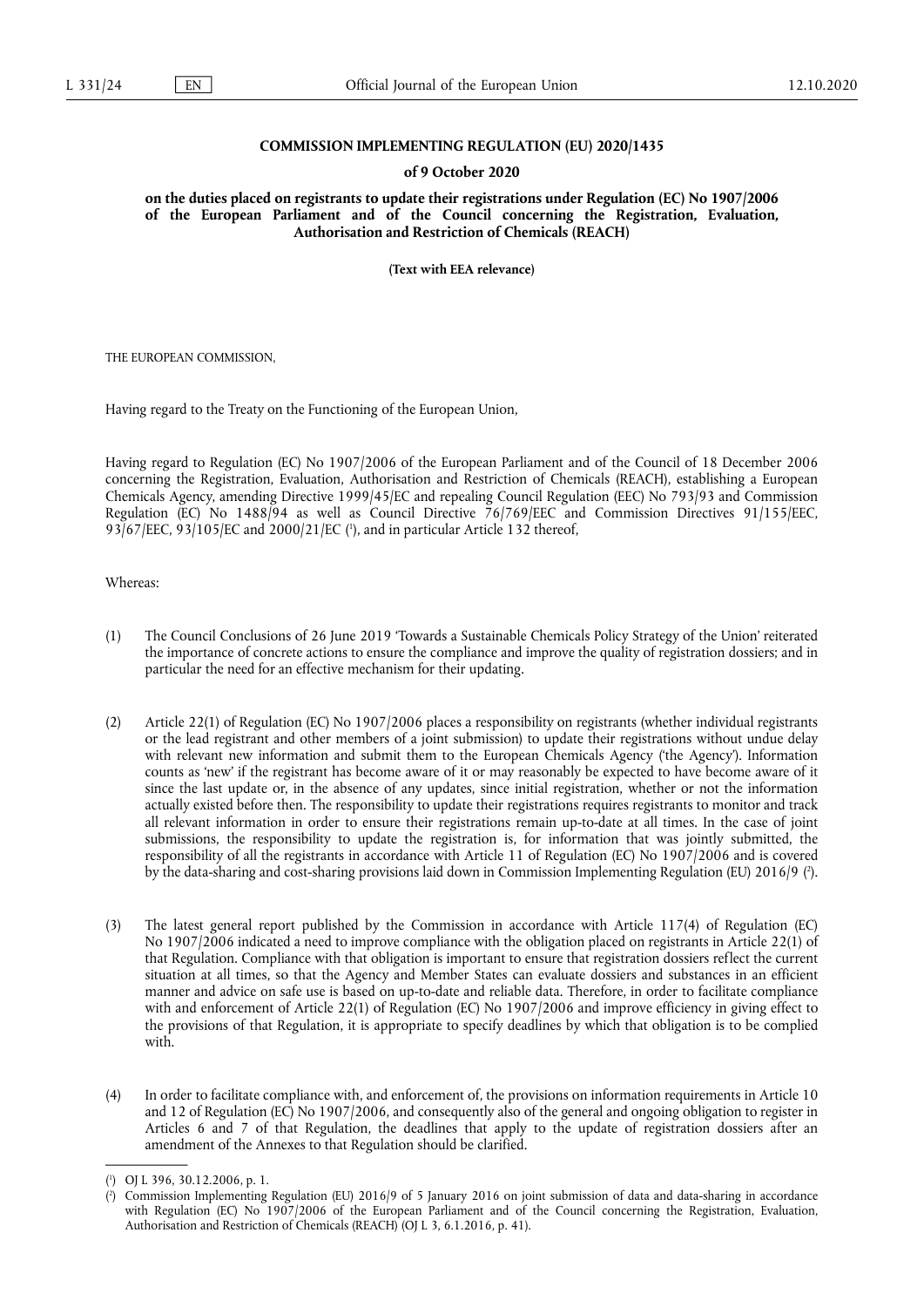- (5) The deadlines specified by this Regulation should be as short as possible, taking into account what, based on past practice, is reasonably attainable by registrants. On that basis, a deadline of three months should be specified for updates of a more administrative nature and if updates include the generation of data to fulfil the requirements of Annex VII or VIII to Regulation (EC) No 1907/2006 following receipt of the study report. Deadlines of six, nine or 12 months should be specified for more complex updates, such as those requiring the generation of data based on a testing proposal or changes to the chemical safety report or the guidance on safe use. In cases where a member of a joint submission cannot make a particular update until the lead registrant has first updated the registration, that member should be given nine months for the update of a chemical safety report and three months for any other update from the date when the Agency confirmed that the registration as updated by the lead registrant is complete. In cases where an update is required as a consequence of an amendment to the Annexes to Regulation (EC) No 1907/2006, the deadline should be its date of applicability except where another deadline is provided in such an amendment.
- (6) The deadlines specified by this Regulation should operate as upper limits. In other words, registrants should be required to provide updates as swiftly as possible and in any event by no later than the relevant specified deadline. Exceeding the deadline would automatically lead to the conclusion that an undue delay had occurred in updating the registration. However, for the purposes of point (c) of Article 22(1) of Regulation (EC) No 1907/2006, no deadline should be specified for the update triggered by a change to a lower tonnage band, given that such a change in tonnage may be of a temporary nature and the update would not have any negative consequence for the protection of human health and the environment.
- (7) The deadlines specified by this Regulation, with the exception of Article 13 of this Regulation, should apply only to the obligation in Article 22(1) of Regulation (EC) No 1907/2006, not to other updating obligations in that Regulation for which deadlines are specified elsewhere. It follows that the deadlines specified by this Regulation will not affect the deadlines for updates requested by the Agency in accordance with Article 22(2) of that Regulation, nor the specific deadlines laid down in Articles 31 and 32 and in Title V of that Regulation.
- (8) In order to allow registrants sufficient time to adapt to introduction of the deadlines specified by this Regulation, this Regulation should not enter into force until the sixtieth day following that of its publication.
- (9) The measures provided for in this Regulation are in accordance with the opinion of the Committee established by Article 133(1) of Regulation (EC) No 1907/2006,

HAS ADOPTED THIS REGULATION:

# *Article 1*

### **Changes in a registrant's status or in his identity**

In the case of a change falling within point (a) of Article 22(1) of Regulation (EC) No 1907/2006, the registration shall be updated and submitted to the Agency by no later than 3 months from the date when that change takes effect.

### *Article 2*

### **Changes in the composition of the substance**

In the case of a change falling within point (b) of Article 22(1) of Regulation (EC) No 1907/2006, the registration shall be updated and submitted to the Agency by no later than 3 months from the date when manufacture or import begins with that change in substance composition.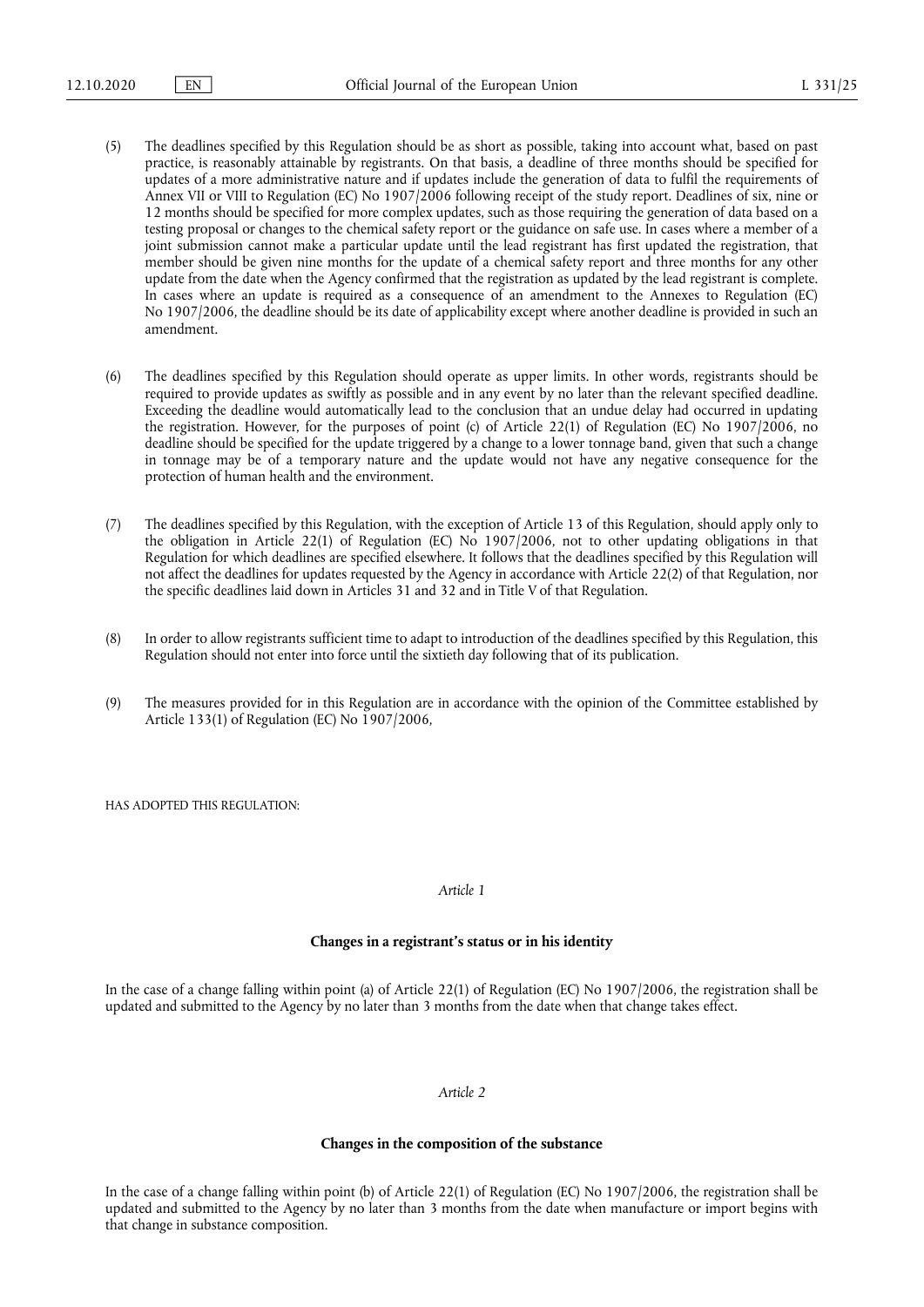#### *Article 3*

### **Changes in tonnage band**

1. In the case of a change falling within point (c) of Article 22(1) of Regulation (EC) No 1907/2006 that results in a higher tonnage band, the registration shall be updated and submitted to the Agency by no later than 3 months from the following date:

- (a) in a case where new data is generated for an update derived from the application of Annex VII or Annex VIII to Regulation (EC) No 1907/2006, the date when all the final test reports needed for the update have been received;
- (b) in a case not falling within point (a), the date when the higher tonnage band is reached.

For cases referred to in point (a) of the first subparagraph, a contract negotiation with a testing laboratory shall be initiated for all the relevant tests by no later than 3 months from the date when the higher tonnage band is reached.

The deadlines specified in paragraph 1 of this Article apply without prejudice to the obligation of a registrant to inform immediately the Agency of the additional information he would require, as soon as the higher tonnage band is reached, in accordance with Article 12(2) of Regulation (EC) No 1907/2006.

2. In the case of a change falling within point (c) of Article 22(1) of Regulation (EC) No 1907/2006 that involves cessation of manufacture or import, the registration shall be updated and submitted to the Agency by no later than 3 months from the date when manufacture or import ceased.

3. Paragraph 1 of this Article does not apply if the change occurs as a result of the registrant restarting manufacture or import in accordance with Article 50(2) of Regulation (EC) No 1907/2006. Instead, in that situation, the registration shall be updated and submitted to the Agency before manufacture or import is restarted.

# *Article 4*

#### **New identified uses and new uses advised against**

In a case falling within point (d) of Article 22(1) of Regulation (EC) No 1907/2006, the registration shall be updated and submitted to the Agency by no later than 3 months from:

- (a) in the case of a new identified use, the date when the registrant receives all the information needed to carry out the risk assessment for this new use;
- (b) in the case of a new use advised against, the date when the information on the risks associated with that use is available to the registrant.

# *Article 5*

# **New knowledge of the risks to human health and/or the environment**

In a case falling within point (e) of Article 22(1) of Regulation (EC) No 1907/2006, the registration shall be updated and submitted to the Agency by no later than 6 months from the date when the registrant becomes aware or may reasonably be expected to have become aware of the new knowledge in question.

### *Article 6*

### **Changes in the classification and labelling of the registered substance**

<span id="page-2-1"></span>In the case of a change falling within point (f) of Article 22(1) of Regulation (EC) No  $1907/2006$  that is due to the addition, modification or deletion of a harmonised classification in Annex VI to Regulation (EC) No 1272/2008 of the European Parliament and of the Council [\(](#page-2-0)3), the registration shall be updated and submitted to the Agency by no later than the date as of which that change is to apply.

<span id="page-2-0"></span>[<sup>\(</sup>](#page-2-1) 3 ) Regulation (EC) No 1272/2008 of the European Parliament and of the Council of 16 December 2008 on classification, labelling and packaging of substances and mixtures, amending and repealing Directives 67/548/EEC and 1999/45/EC, and amending Regulation (EC) No 1907/2006 (OJ L 353, 31.12.2008, p. 1).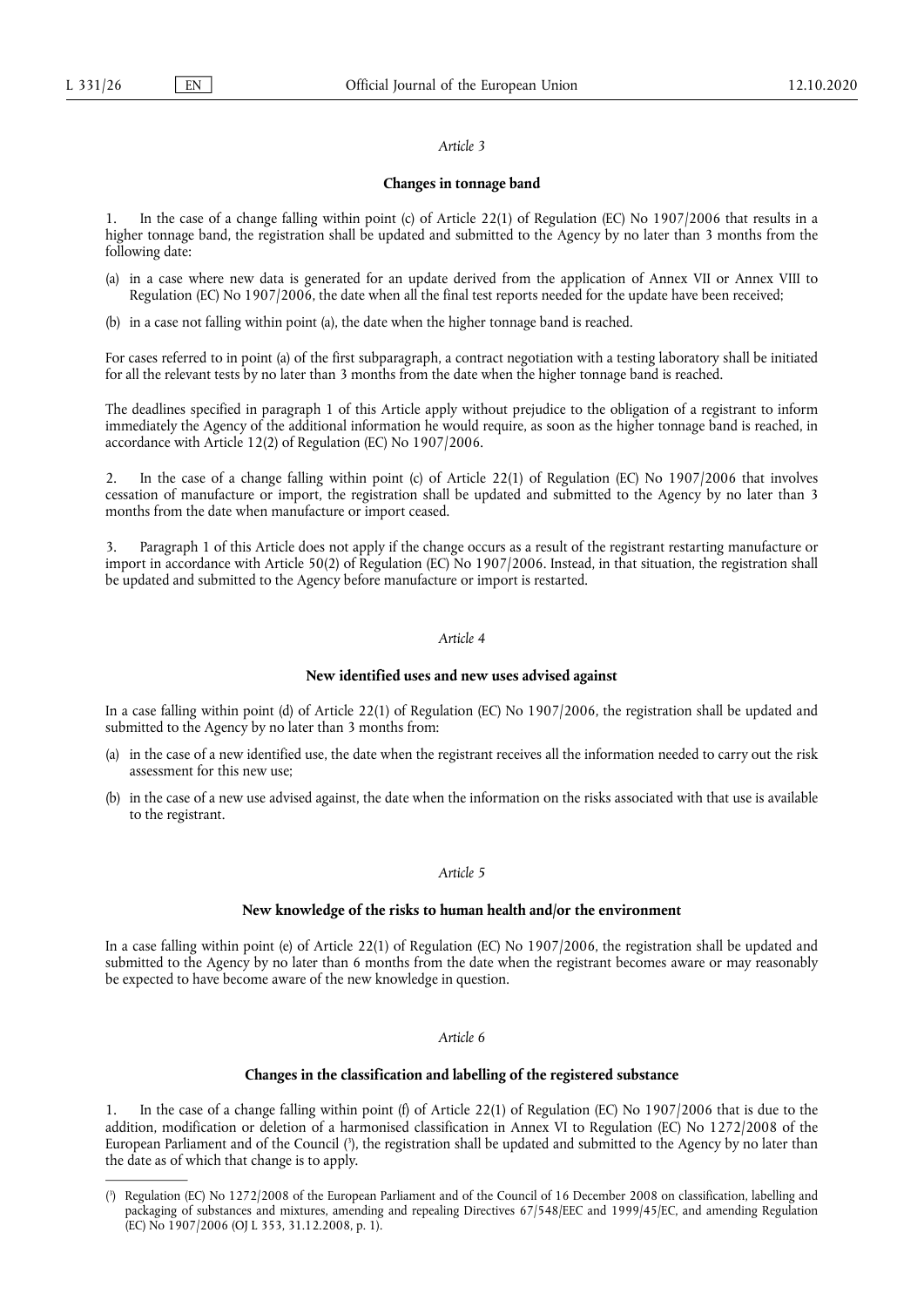2. In the case of a change falling within point (f) of Article 22(1) of Regulation (EC) No 1907/2006 that is due to an adaptation in the classification of a substance as a result of a new evaluation in accordance with Article 15 of Regulation (EC) No 1272/2008, the registration shall be updated and submitted to the Agency by no later than 6 months from the date when the decision to change the classification and labelling of the substance has been taken.

### *Article 7*

### **Updates or amendments of the chemical safety report or the guidance on safe use**

In a case falling within point (g) of Article 22(1) of Regulation (EC) No 1907/2006, the registration shall be updated and submitted to the Agency by no later than 12 months from the date when the need to update or amend the chemical safety report or the guidance on safe use referred to in Section 5 of Annex VI to that Regulation was identified.

### *Article 8*

#### **Testing proposals prior to conducting a test listed in Annex IX or X**

1. In a case falling within point (h) of Article 22(1) of Regulation (EC) No 1907/2006, the registration shall be updated to include the testing proposal and submitted to the Agency by no later than 6 months from the date when the registrant identifies the need to perform one or more of the tests listed in Annex IX or X to that Regulation.

2. The deadline specified in paragraph 1 of this Article shall not apply in the case of a testing proposal developed as part of a testing strategy addressing a group of substances. Instead, in that situation the relevant registrations shall be updated and submitted to the Agency by no later than 12 months from the date when the registrant or registrants identify the need to perform one or more of the tests listed in Annex IX or X to Regulation (EC) No 1907/2006.

### *Article 9*

### **Changes in the access granted to information in the registration**

In the case of a change falling within point (i) of Article 22(1) of Regulation (EC) No 1907/2006, the registration shall be updated and submitted to the Agency by no later than 3 months from the date when the change occurred.

### *Article 10*

#### **Updates involving further testing**

The deadlines specified in Articles 1, 2, 4, 5 and 6 of this Regulation shall not apply if any circumstance falling within point (a), (b), (d), (e) or (f) of Article 22(1) of Regulation (EC) No 1907/2006 triggers the need to generate data to satisfy the information requirements laid down in Annex VII or VIII to Regulation (EC) No 1907/2006.

In this case, the update to the registration as a result of that circumstance and the update to the registration as a result of satisfying the data requirements of Annex VII or VIII to Regulation (EC) No 1907/2006 shall be submitted to the Agency together by no later than 3 months from the date when the final test reports needed for the update have been received.

In such a circumstance:

- the contract negotiation with a testing laboratory shall be initiated for the relevant tests by no later than 3 months from the date when the need to conduct further tests is identified;
- (b) the need to conduct further tests referred to in point (a) shall be identified within the relevant deadline specified in Article 1, 2, 4, 5 or 6 of this Regulation.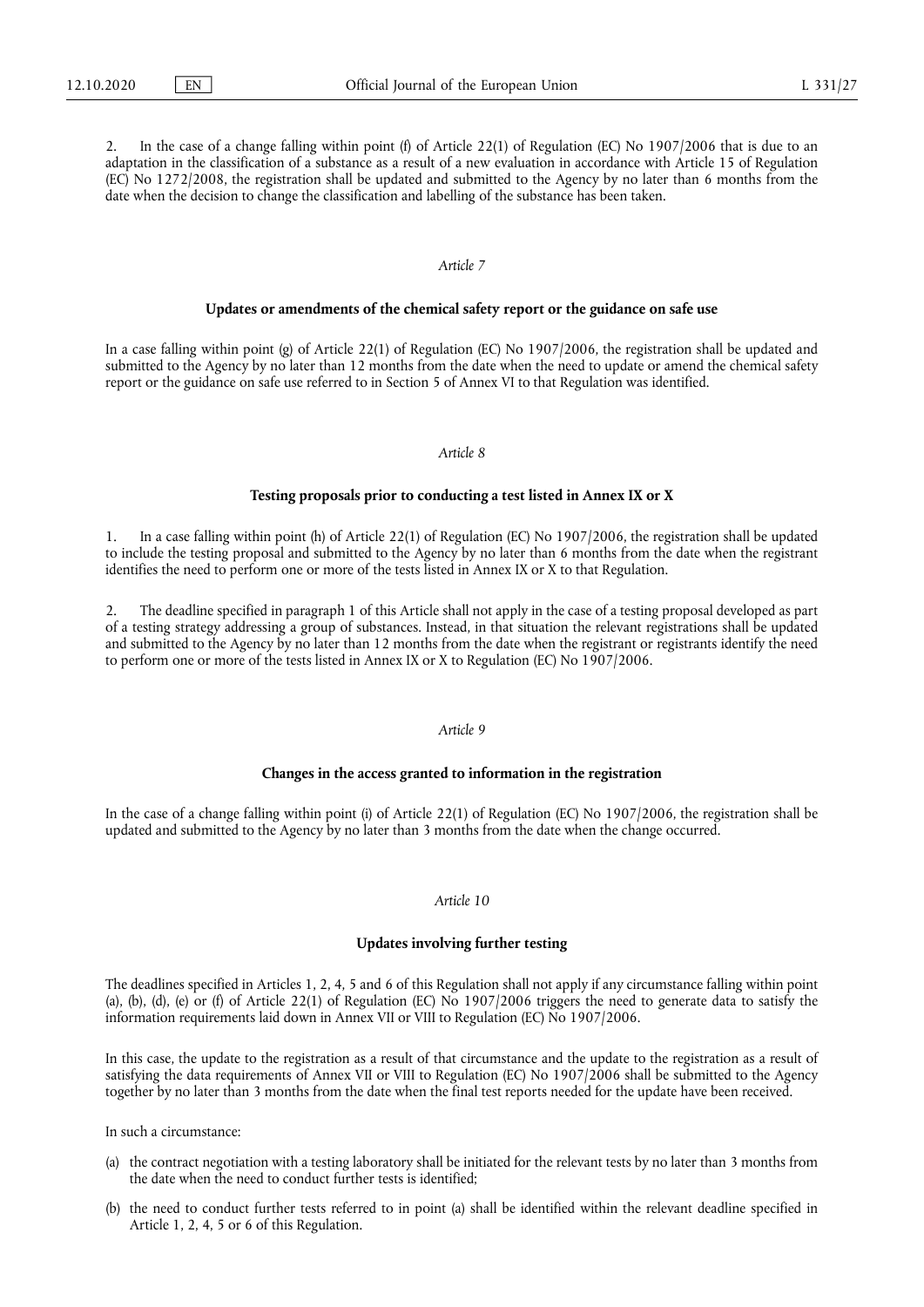#### *Article 11*

#### **Other combined updates**

1. In a case covered by Article 10 of this Regulation or falling within points (a) to (f) or (i) of Article 22(1) of Regulation (EC) No 1907/2006 that also triggers the need to update or amend the chemical safety report or the guidance on safe usein accordance with point (g) of Article 22(1) of that Regulation, the update to the registration as a result of that circumstance and the update to the registration as a result of updating or amending the chemical safety report shall be submitted to the Agency together by no later than 12 months from the date when the final test reports needed for the update have been received.

2. Without prejudice to paragraph 1 of this Article, an update of a registration that is the result of a circumstance falling within more than one of the points (a) to (i) of Article 22(1) of Regulation (EC) No 1907/2006 shall be submitted to the Agency together by no later than the longest deadline specified in Articles 1 to 10 of this Regulation, counting from the date when the first need to update the registration was identified.

#### *Article 12*

### **Updates of joint submissions**

1. By way of derogation from the preceding Articles of this Regulation, where an update by a member of a joint submission pursuant to Article 22(1) of Regulation (EC) No 1907/2006 is dependent on the lead registrant making a prior update to the registration, that member shall update his registration and submit it to the Agency by:

- (a) no later than 3 months, in a case requiring an update as a result of a circumstance falling within points (a) to (f), or (i) of Article 22(1) of Regulation (EC) No 1907/2006;
- (b) no later than 9 months, in a case requiring an update or amendment of the chemical safety report or the guidance on safe use, in accordance with point (g) of Article 22(1) of Regulation (EC) No 1907/2006;
- (c) no later than 9 months, in case a circumstance falling within points (a) to (f) or (i) of Article 22(1) of Regulation (EC) No 1907/2006 that also triggers the need to update or amend an existing chemical safety report or the guidance on safe use, in accordance with point (g) of Article 22(1) of that Regulation. In that situation, the update to the registration as a result of that circumstance and the update to the registration as a result of updating or amending the chemical safety report or the guidance on safe use shall be submitted to the Agency together.

2. The deadlines specified in paragraph 1 of this Article shall apply from the date when the Agency informs the lead registrant, in accordance with Article 22(3) of Regulation (EC) No 1907/2006, and the other members of the joint submission that the registration dossier as updated by the lead registrant is complete.

3. Where an update by a member of a joint submission pursuant to Article 22(1) of Regulation (EC) No 1907/2006 is not dependent on the lead registrant making a prior update to the registration, the deadlines specified in Articles 1 to 11 of this Regulation shall apply.

#### *Article 13*

### **Updates following an amendment to the Annexes to Regulation (EC) No 1907/2006 in accordance with Article 131 of that Regulation**

1. In the case of an amendment to one or more Annexes to Regulation (EC) No 1907/2006 in accordance with Article 131 of that Regulation that results in a change to the information required to be submitted to the Agency in accordance with Article 10 or Article 12 of that Regulation, the registration shall be updated by the date from which that amendment is to apply, at the latest, unless otherwise provided in that amendment.

2. By way of derogation from Articles 1 to 12 of this Regulation, where an amendment to one or more Annexes to Regulation (EC) No 1907/2006 in accordance with Article 131 of that Regulation engages an obligation to update a registration dossier pursuant to Article 22(1) of Regulation (EC) No 1907/2006 subject to a deadline specified in this Regulation, only the deadline laid down in paragraph 1 of this Article shall apply, unless otherwise provided in that amendment.